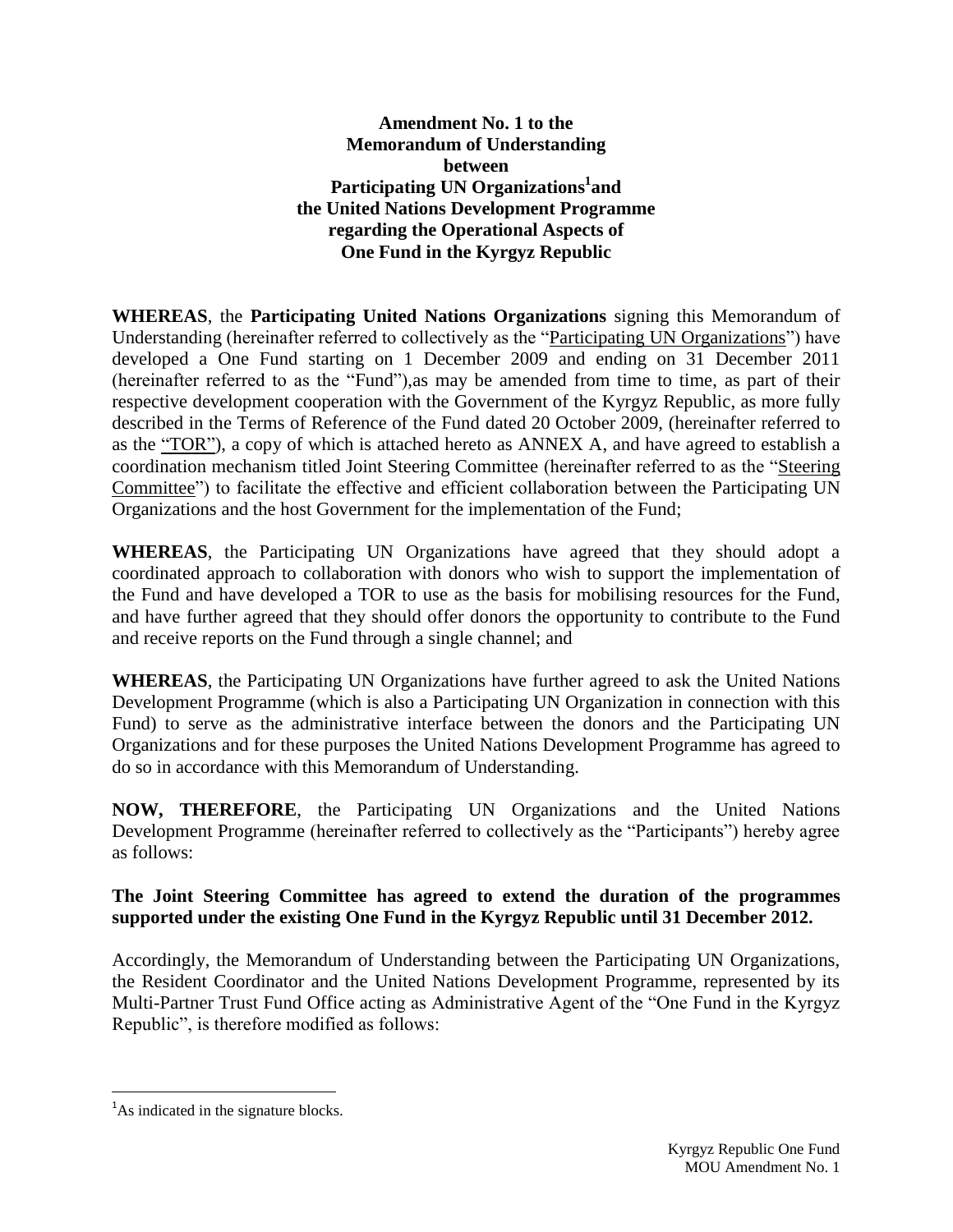### *Preamble:*

**WHEREAS**, members of the **Participating United Nations Organizations** signing this Memorandum of Understanding Amendment No. 1 (hereinafter referred to collectively as the "Participating UN Organizations") have developed a One Fund in the Kyrgyz Republic starting on 1 December 2009 and ending on 31 December 2012 (hereinafter referred to as the "Fund"), as may be amended from time to time, as part of their respective development cooperation with the Government of the Kyrgyz Republic, as more fully described in the Terms of Reference of the Fund, (hereinafter referred to as the "TOR"), a copy of which is attached hereto as ANNEX A, and have agreed to establish a coordination mechanism titled Joint Steering Committee (hereinafter referred to as the "Steering Committee") to facilitate the effective and efficient collaboration between the Participating UN Organizations and the host Government for the implementation of the Fund;

All other terms and conditions of the Memorandum of Understanding remain unchanged.

**IN WITNESS WHEREOF**, the undersigned, being duly authorized by the respective Participants, have signed this Amendment No. 1 to the Memorandum of Understanding.

#### *For the Administrative Agent:*

Signature: SIGNED Name: Mr. Bisrat Aklilu Title: Executive Coordinator, MPTF Office Place: New York Date: 30 April 2012

### *For United Nations Development Programme (UNDP):*

Signature: SIGNED Name: Mr. Alexander Avanessov Title: Resident Representative Place: Bishkek Date:

*For United Nations Children's Fund (UNICEF):*

Signature: SIGNED Name: Mr. Jonathan Veitch Title: Representative Place: Bishkek Date: February 2012

### *For World Health Organization (WHO):*

Signature: SIGNED Name: I. Hotto Title: Director of Division Place: Copenhagen Date: 12/4/2010

### *For United Nations High Commissioner for Refugees (UNHCR):*

Signature: SIGNED Name: Mr. Johann P. Siffointe Title: Representative Place: Bishkek Date:

### *For World Food Programme (WFP):*

Signature: SIGNED Name: Mr. Michael Huggins Title: Country Director a.i. Place: Bishkek  $Date:$